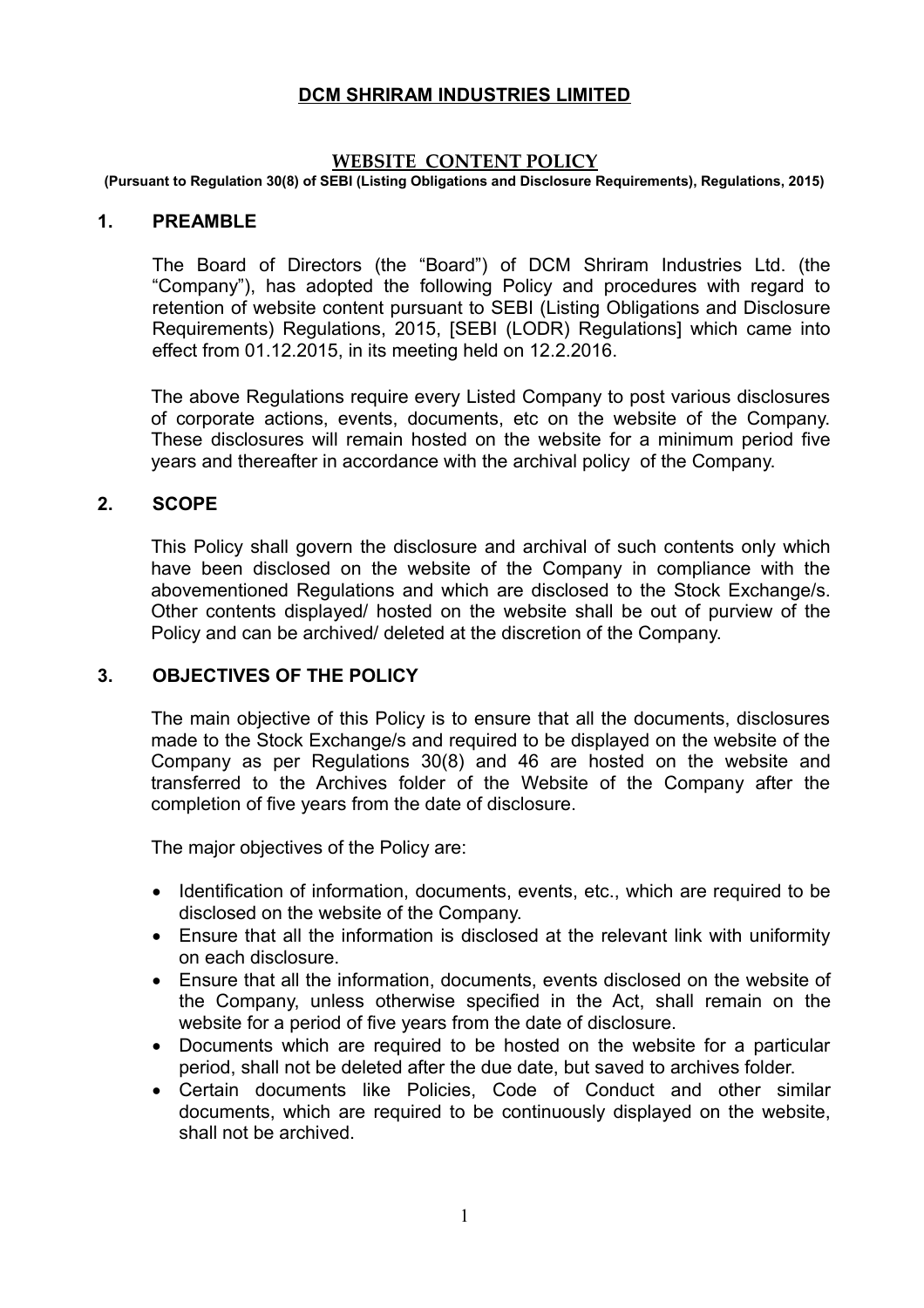# **4. DEFINITIONS**

- **'**Act**'** means the Companies Act, 2013, Rules framed there under and any amendments thereto;
- **`**Board of Director' or `Board', means the collective body of the Directors of the company;
- `Company', `This Company', `The Company', `Company', `listed entity', wherever occur in the policy shall mean "DCM Shriram Industries Limited."
- **`**Compliance Officer' shall means Company Secretary or any other person so appointed by the Board of Directors from time to time."
- **`**Policy' or `This Policy' means, "Website Content Policy."

# **5. INTERPRETATION**

Terms that have not been defined in this Policy shall have the same meaning assigned to them in the Companies Act, 2013, Securities and Exchange Board of India (Listing Obligations and Disclosure Requirements) Regulations, 2015, Listing Agreement and/or any other SEBI Regulation(s) as amended from time to time.

## **6. GUIDELINES**

The Company being listed on BSE, regularly sends various information, financial statements, notices and other disclosures, as required under the LODR Regulations to Stock Exchange. As required under the Act and the Listing agreement the same are also displayed and hosted on the website of the Company.

Regulation 46 of LODR Regulations requires the Listed Companies to maintain a functional website containing basic information about the Company and to update the same within two days of any change taking place therein.

Regulation 30(8) requires the Listed Companies to disclose on its website all such events or information which have been disclosed to Stock exchange/s under these Regulations, and such disclosures shall be hosted on the website of the Company for a minimum period of five years and thereafter as per the Archival Policy of the Company, as disclosed on its website.

# **7. POLICY**

The required documents, information, disclosures, notices, policies as provided under the LODR Regulations and the Act, which are required to be disclosed on the website shall be uploaded on the website of the Company within the prescribed time limit. The website of the Company shall be reviewed at regular intervals for ensuring that all the above mentioned disclosures are uploaded in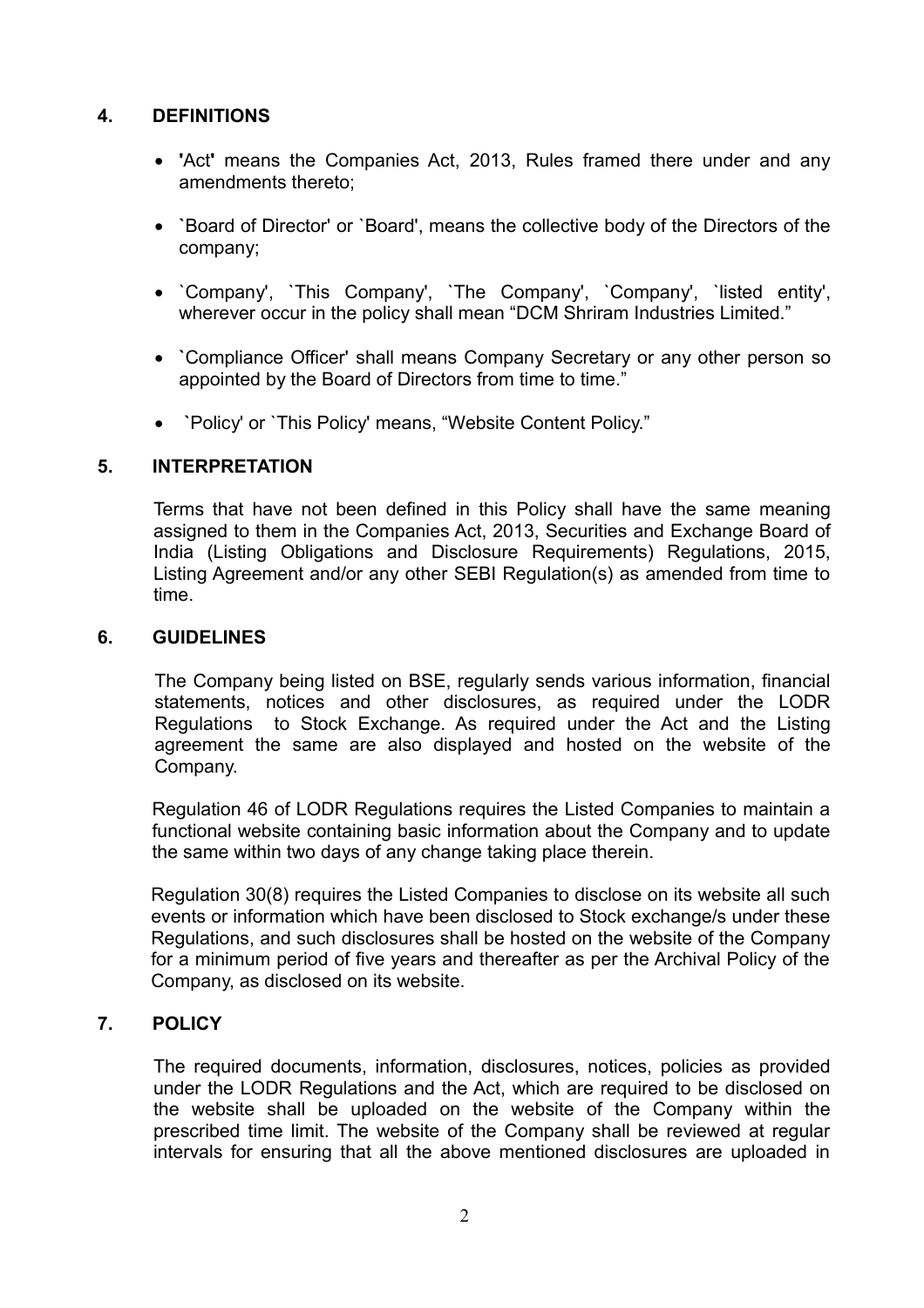due time and are available on the website of the Company.

These disclosures, unless otherwise mentioned in the Act/ Regulations, shall be hosted on the website for the specified period and thereafter shall be moved/transferred to Archives folders under the respective heads/ sub-folders, in a way so that these can be searched easily as and when required by any person. The documents/disclosures shall be kept in the archive folders till such time as may be required by law from time to time.

## **(A) The following information shall be uploaded on the website and shall be updated within two working days from the date of occurrence of change:**

- Details of Company's business.
- Terms and conditions of appointment of Independent Directors.
- Composition of various committees of Board of Directors.
- Code of conduct of Board of Directors and Senior Management Personnel.
- Details of establishment of Vigil Mechanism/ Whistle Blower policy.
- Criteria of making payments to non-executive directors , if the same has not been disclosed in annual report.
- Policy on dealing with related party transactions.
- Policy for determining 'material' subsidiaries.
- Details of familiarization programmes imparted to Independent Directors.
- Email address for grievance redressal and other relevant details.
- Contact information of the designated officials who are responsible for assisting and handling investor grievances.
- Financial information including:
	- Notice of meeting of the board of directors where financial results shall be discussed;
	- Financial results, on conclusion of the meeting of the Board of Directors where the financial results were approved:
	- Complete copy of the annual report including balance sheet, profit and loss account, directors report, corporate governance report etc.
- Shareholding pattern.
- Details of agreements entered into with the media companies and/or their associates, etc.
- Schedule of analyst or institutional investor meet and presentations made to analysts or institutional investors simultaneously with submission to stock exchange.
- New name and the old name of the Company, for a continuous period of one year, from the date of the last name change, if applicable.
- Financial Results published in newspapers.
- Statement of deviation/ variation in use of proceeds from public issue, rights issue, preferential issue etc.
- Notices given to shareholders by newspaper advertisement.

### **(B) The following information shall be uploaded on the website as soon as it**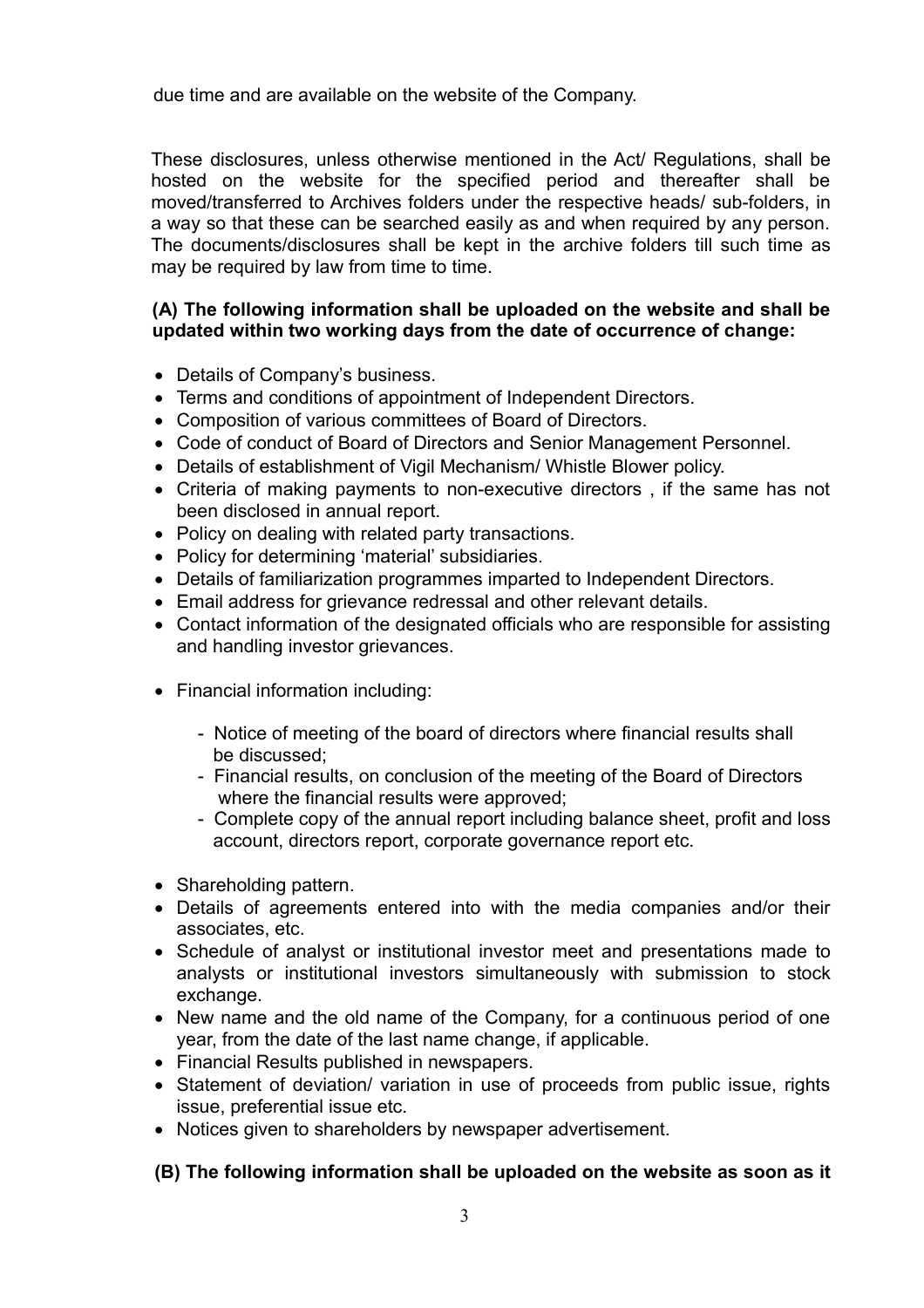## **is disclosed to Stock Exchanges and shall be archived after a period of five years:**

- Acquisition(s) (including agreement to acquire), Scheme of Arrangement (amalgamation/ merger/ demerger/restructuring), or sale or disposal of any unit(s), division(s) or subsidiary of the Company or any other restructuring.
- Issuance or forfeiture of securities, split or consolidation of shares, buyback of securities, any restriction on transferability of securities or alteration in terms or structure of existing securities including forfeiture, reissue of forfeited securities, alteration of calls, redemption of securities etc.
- Revision in Rating(s).
- Outcome of Meetings of the Board of Directors held to consider:
	- Dividends and/or cash bonuses recommended or declared or the decision to pass any dividend and the date on which dividend shall be paid/dispatched.
	- Any cancellation of dividend with reasons thereof.
	- Board Decision on Buyback of securities.
	- Board Decision of fund raising proposed to be undertaken.
	- Increase in capital by issue of bonus shares through capitalization including the date on which such bonus shares shall be credited/dispatched.
	- Reissue of forfeited shares or securities, or the issue of shares or securities held in reserve for future issue or the creation in any form or manner of new shares or securities or any other rights, privileges or benefits to subscribe to.
	- Short particulars of any other alterations of capital, including calls;
	- Financial results;
	- Board decision on voluntary delisting from stock exchange(s).
- Agreements (viz. shareholder agreement(s), joint venture agreement(s), family settlement agreement(s) (to the extent that it impacts management and control of the Company), agreement(s)/treaty(ies)/contract(s) with media companies) which are binding and not in normal course of business, revision(s) or amendment(s) and termination(s) thereof.
- Fraud/defaults by promoter or key managerial personnel or by Company or arrest of key managerial personnel or promoter.
- Change in Directors, key managerial personnel (Managing Director, Chief Executive Officer, Chief Financial Officer, Company Secretary etc.), Auditor and Compliance Officer.
- Appointment or discontinuation of share transfer agent.
- Corporate debt restructuring.
- One time settlement with a bank.
- Reference to BIFR and winding-up petition filed by any party / creditors.
- Issuance of Notices, call letters, resolutions and circulars sent to shareholders, debenture holders or creditors or any class of them or advertised in the media by the Company.
- Proceedings of Annual and extraordinary general meetings of the Company.
- Amendments to memorandum and articles of association of Company, in brief.